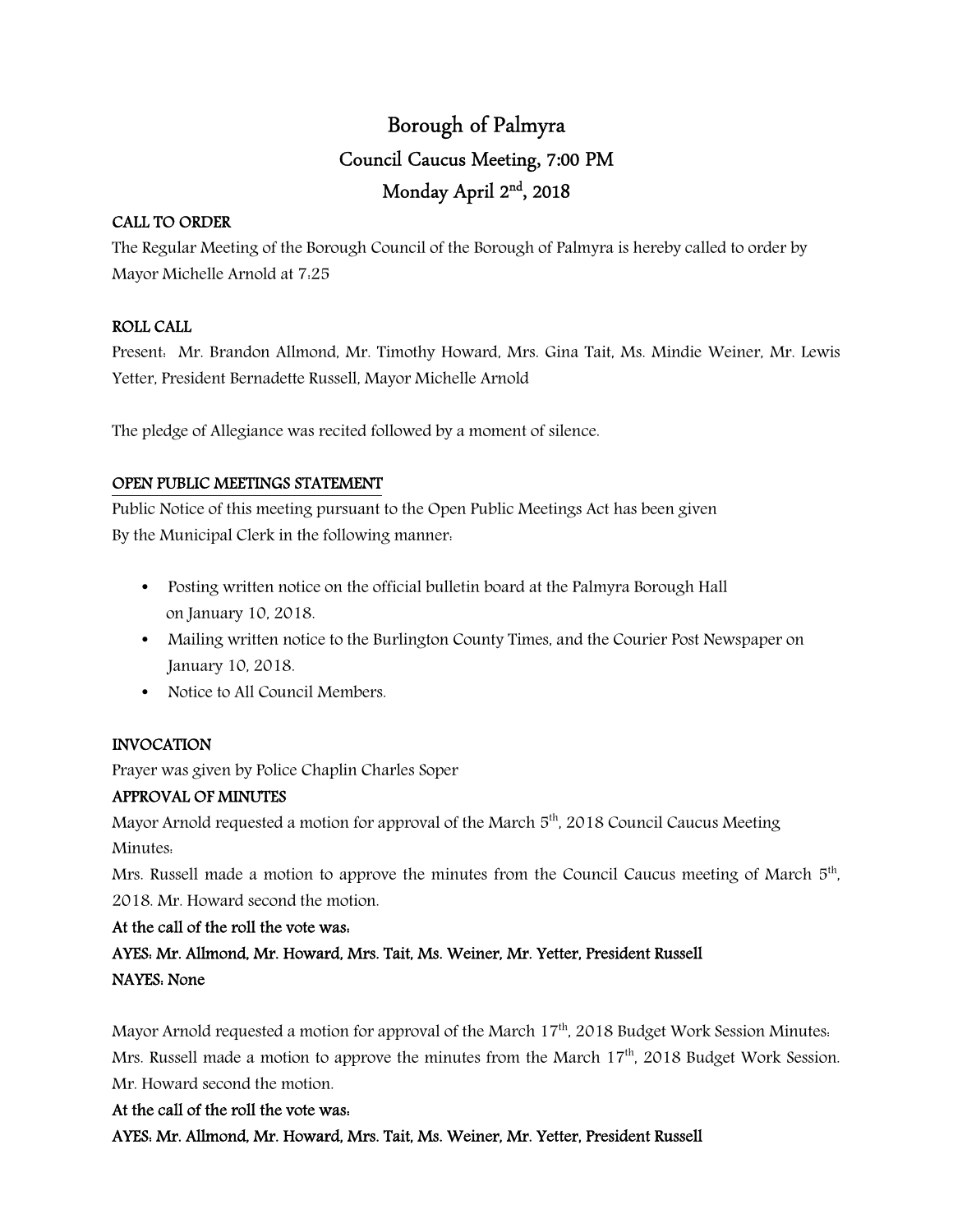#### NAYES: None

#### **CORRESPONDENCE**

Mayor Arnold read several notes of appreciation received from the Charles Street School students, to President Russell and Mayor Arnold for participating with the Read Across American Program.

#### PROFESSIONAL UPDATES

#### James Winckowski, CME

James Winckowski stated the video camera project should be complete by the end of the month and by week's end all monitors and viewing stations should be installed. Mr. Winckowski indicated he met with the subcommittee last week and revised concept plans have been submitted for the Grove Park Project. Mr. Winckowski gave those revised concept plans to council and indicated it was subject to comment now and indicated they would like to begin moving forward with the design and getting the specs ready to go out to bid. Mr. Winckowski stated he would like to have it out to bid in the next 60 days to have it under construction and completed by the fall of 2018. Ms. Weiner inquired about the location of the proposed trees for the park. Mr. Gural indicated there was extensive conversation regarding their placement, and the two were placed on the end due to the southwestern exposure from the sun. Mr. Winckowski indicated this is the first round of design then they will met with the subcommittee and come up with the final design before proceeding. Mr. Howard indicated he was very pleased with the design and felt the layout was just what the committee was trying to achieve. Ms. Weiner asked if grading and grass was included in the project. Mr. Winckowski and Mr. Howard indicated yes. There was some discussion regarding pavers instead of poured concrete, tabled and benches, the Archway, lighting etc. and the layout of the park. Mayor Arnold indicated any other comments or concerns should be addressed with the sub-committee and we look forward to the final design.

#### William Kirchner, ERI

Mr. Gural indicated Mr. Kirchner did not have much to report so would be presenting it. Mr. Gural noted the road program is in design; that includes Horace, 5th, Maple, 4<sup>th</sup> Streets and also Filmore. Mr. Gural noted Mr. Kirchner is still waiting for direction on Temple Blvd. and Orchard Avenue. Mr. Gural noted most of the work on Legion Field is substantially complete, we are purchasing a different type on infield mix and will be correcting the lip on the softball field within the next two weeks. Mr. Gural indicated the field will not be usable for about two days.

It should be noted Mr. Allmond left the dais at 7:42 pm and returned at 7:44 pm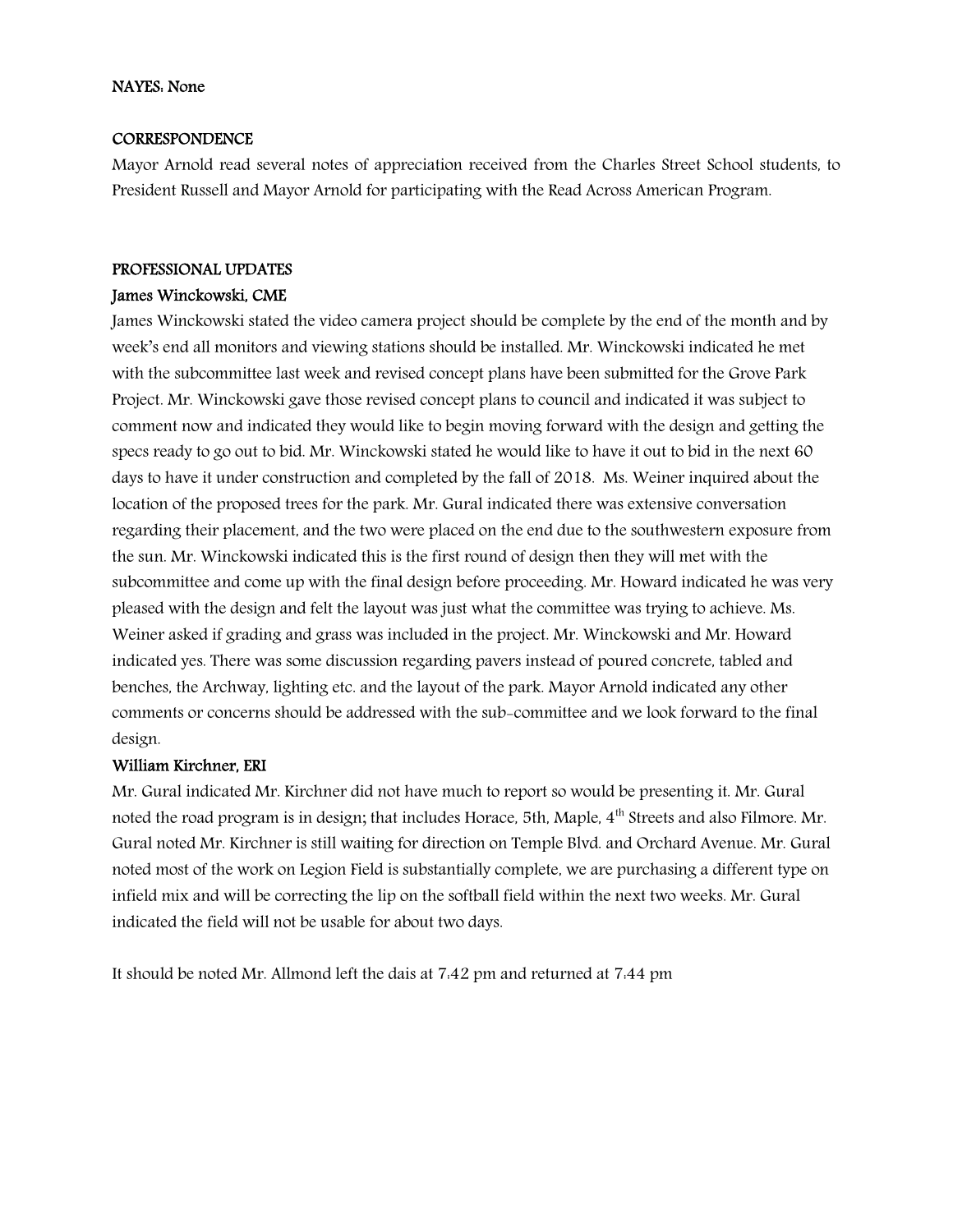The Following PROCLAMATIONS were read into the record.

# Arbor Day Proclamation 2018

Whereas, in 1872, J. Sterling Morton proposed to the Nebraska Board of Agriculture that a special day be set aside for the planting of trees, and

Whereas, this holiday, called Arbor Day, was first observed with the planting of more than a million trees in Nebraska, and

Whereas, Arbor Day is now observed throughout the nation and the world, and

Whereas, trees can reduce the erosion of our precious topsoil by wind and water, cut heating and cooling costs, moderate the temperature, clean the air, produce life-giving oxygen, and provide habitat for wildlife, and

Whereas, trees are a renewable resource giving us paper, wood for our homes, fuel for our fires and countless other wood products, and

Whereas, trees in our city increase property values, enhance the economic vitality of business areas, and beautify our community, and

Whereas, trees, wherever they are planted, are a source of joy and spiritual renewal.

Whereas, the Borough of Palmyra has been recognized as a Tree City USA by the National Arbor Day Foundation and desires to continue its tree-planting practices

Now, Therefore, I Michelle Arnold Mayor of the Borough of Palmyra, urge all citizens to celebrate Arbor Day and to support efforts to protect our trees and woodlands, and

Further, I urge all citizens to plant trees to gladden the heart and promote the well-being of this and future generations. Dated this  $2<sup>nd</sup>$  day of April 2018 Mayor Michelle Arnold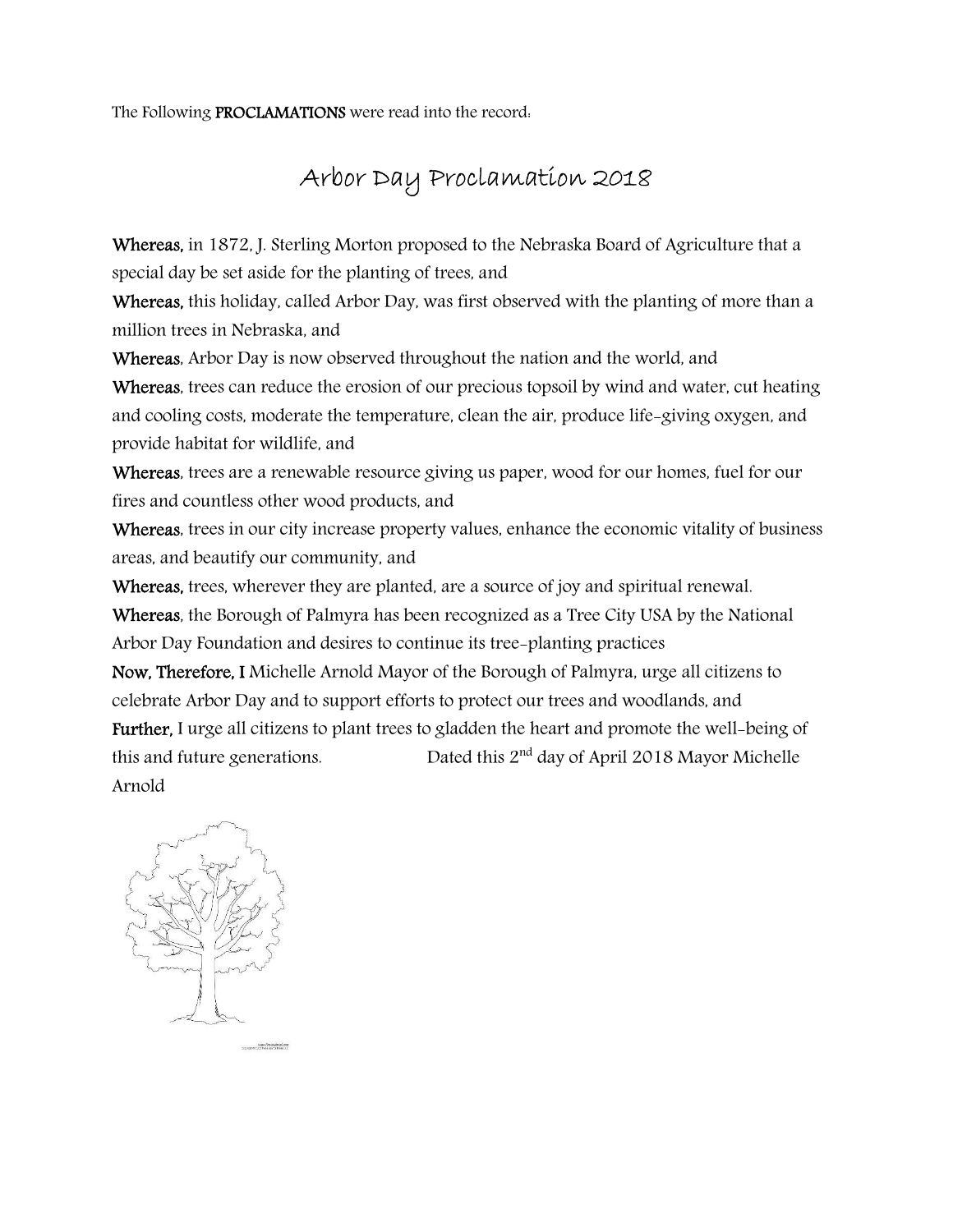# Proclamation Supporting the 2018 U Drive U Text U Pay Distracted Driving Crackdown April 1st thru April 21st, 2018

Whereas, distracted driving is a serious, life-threatening practice that is preventable; and

Whereas, distracted driving can result in injuries and deaths to all road users (motorists, pedestrians and bicyclists); and

Whereas, distracted driving occurs when drivers divert their attention away from the task of driving to focus on another activity instead; and

Whereas, in 2015 alone distracted driving-related crashes resulted in 3,477 deaths and 391,000 injuries on our nation's roads; and

Whereas, in New Jersey distracted driving was listed as a contributing circumstance in more than 750,000 crashes between 2011-2015; and

Whereas, the State of New Jersey will participate in the nationwide Distracted Driving 2018 Crackdown from April 1 - 21, 2018 in an effort to raise awareness and decrease driver distraction through a combination of enforcement and education; and

Whereas, the national slogan for the campaign is U Drive U Text U Pay and

Whereas, a reduction in distracted driving in New Jersey will save lives on our roadways;

Therefore, be is resolved that the Borough of Palmyra declares it's support for the Distracted Driving 2018 Crackdown both locally and nationally from April 1 - 21, 2018 and pledges to increase awareness of the dangers of distracted driving.

### Mayor Michelle Arnold

### PUBLIC PORTION

Mayor Arnold then asked for a motion to open the Public Portion. Mrs. Russell made a motion to open the public portion for comments. Mrs. Tait second the motion

#### All members present voted in favor of the motion

No one from the public wishing to be heard, President. Russell made a motion to close the public portion, Mr. Yetter second the motion.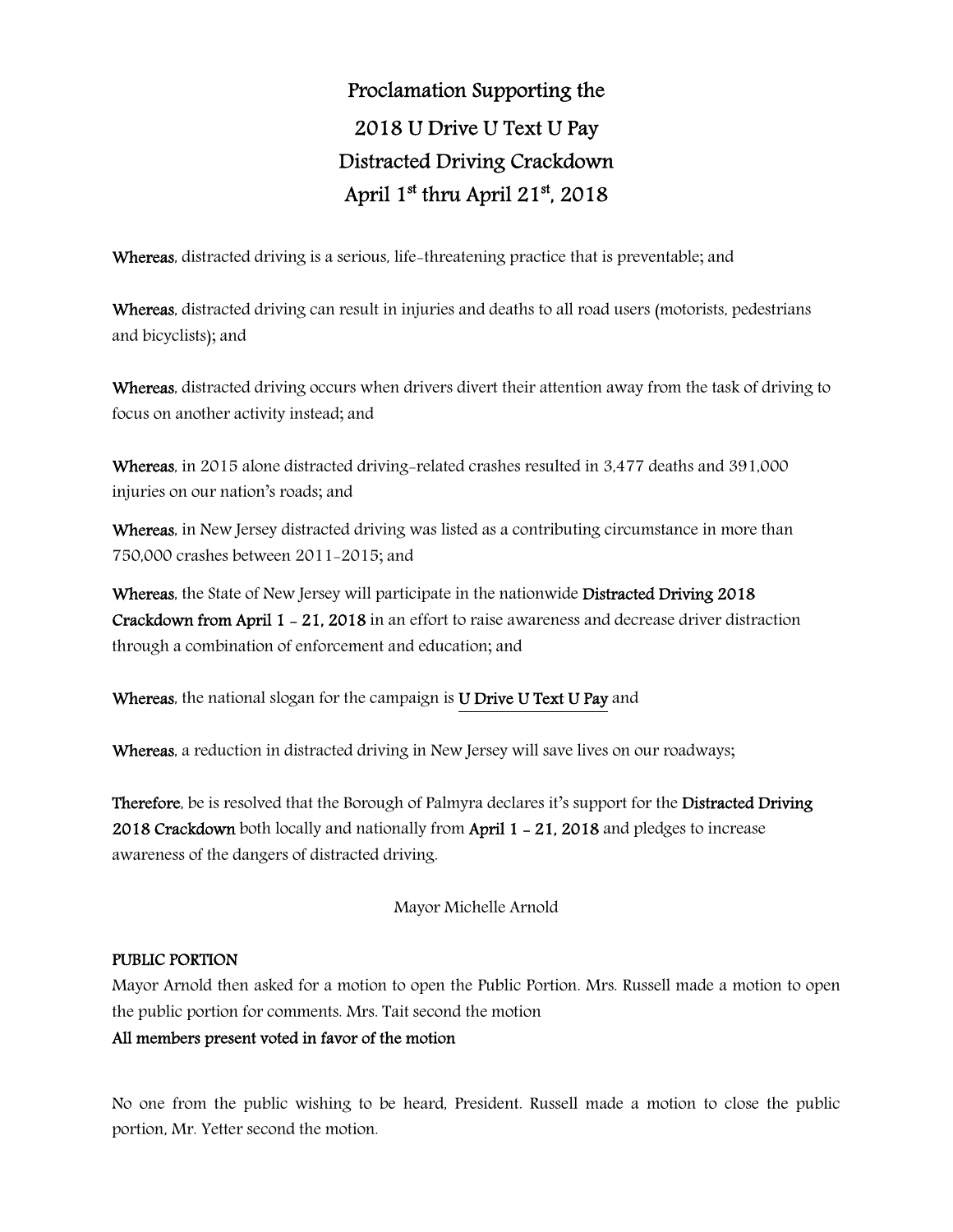#### All members present voted in favor of the motion.

#### RESOLUTIONS Consent Agenda

Resolution 2018-110 to Resolution 2018-113 will be enacted as a single motion, if any resolution needs additional discussion it will be removed from the consent agenda and voted on separately

- Resolution 2018-110, Resolution Appointing Glen McMahon as Tax Assessor for the Borough of Palmyra
- Resolution 2018-111, Resolution Authorizing the Award of a Contract to Pluta Construction per their Proposals Dated 12/20/17 and 01/03/18 in the total Amount of \$30,500.00 for Rehab Project PLRCAESC-311 Pursuant to CGP& H and CFO's Review and Approval
- **Resolution 2018–112, Resolution Authorizing the Award of a Contract to Exterior Images per** their Proposals Dated 10/31/17 in the total Amount of \$20,160.00 for Rehab Project PLRCAESC-310 Pursuant to CGP& H and CFO's Review and Approval
- Resolution 2018-113, Resolution Authorizing the Award of a Contract to Graber Group Construction per their Proposals Dated 2/19/18 and 03/28/18 in the total Amount of \$25,115.00 for Rehab Project PLRCAESC-312 Pursuant to CGP& H and CFO's Review and Approval

Mayor Arnold asked for a motion to approve the consent agenda as read. President Russell made a motion to approve the consent agenda. Mrs. Tait seconded the motion.

# At the call of the roll, the vote was: AYES: Mr. Allmond, Mr. Howard, Mrs. Tait, Ms. Weiner, Mr. Yetter, President Russell NAYES: None Resolutions noted in motion were approved

#### DISCUSSION ITEMS

Mr. Gural indicated a request was received from the Palmyra Improvement Association for a spring clean-up day along Broad Street, as was done last year. The date requested is April 21<sup>st</sup>, 2018. Mr. Gural noted because they want to work on or improve Borough property, ex. flower beads, boxes etc., permission is need from the governing body.

President Russell made a motion to approve Resolution 2018-115 approving the application of the Palmyra Improvement Association (PIA) for Spring Clean-up on Broad Street and the Bandshell. Mr. Howard second the motion.

At the call of the roll, the vote was: AYES: Mr. Allmond, Mr. Howard, Mrs. Tait, Ms. Weiner, Mr. Yetter, President Russell NAYES: None Resolution noted in motion was approved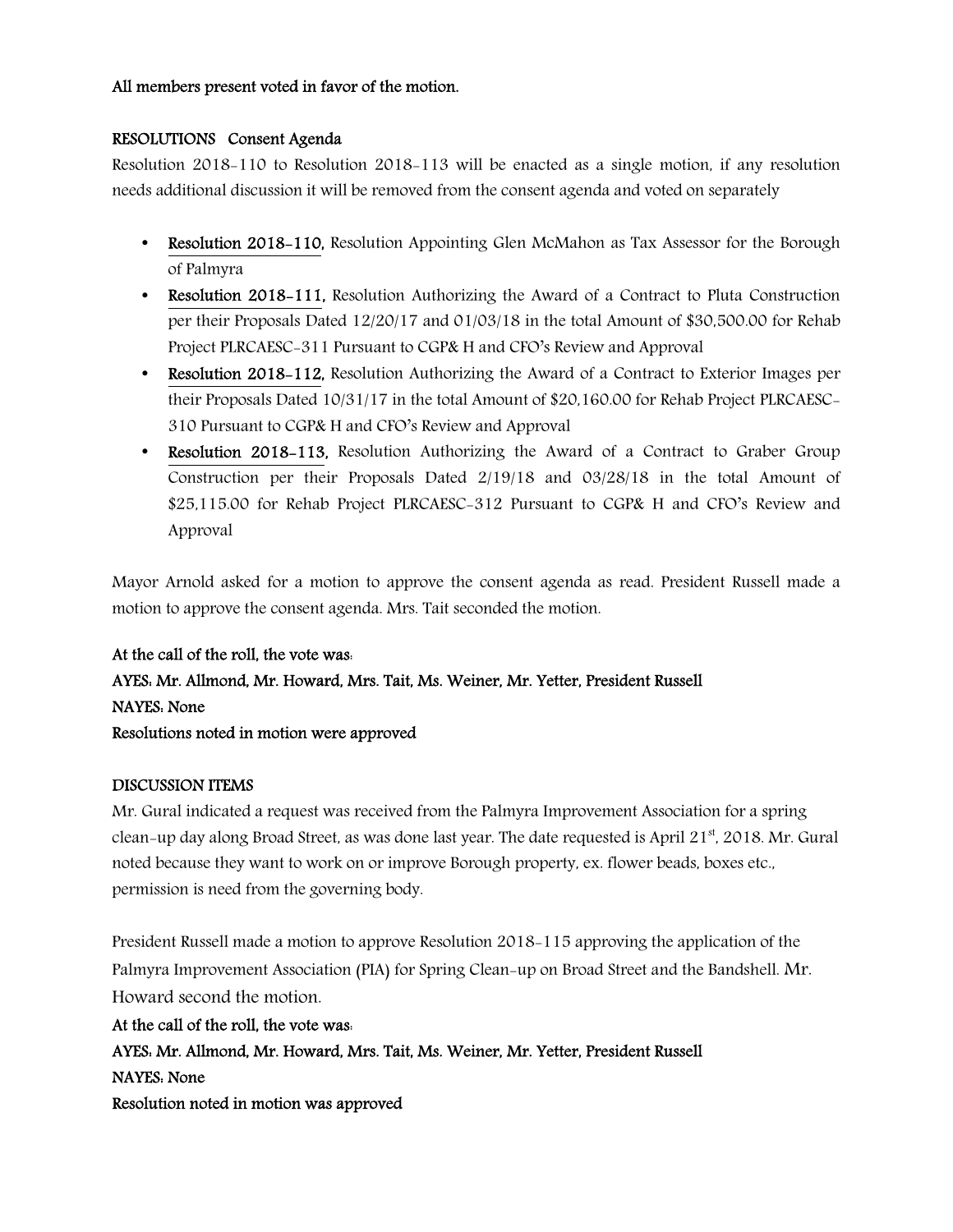Mr. Gural explained Mr. Rosenberg and Mrs. Kilmer are working on Ordinances to address the Fire permit fee changes to our code mandated by the State and to address the State requirement, which requires the Borough to have a Mechanical Subcode official. Mr. Gural stated the Ordinances should be available for Council consideration at the next meeting.

Mayor Arnold indicated conversations were had in their public safety committee meeting regarding parking in the downtown area. Mr. Gural noted that he was given a suggestion by Mr. Petite regarding acquiring the property across the street from Santander Bank namely the parking lot, and leasing it back to them for their unfettered use, thus obtaining more parking during the non-banking hours for the general public. Some discussion was had and council asked Mr. Gural to contact Santander Bank and get back to Council.

Mr. Gural noted that some of the Councilmembers received an invitation to the  $17<sup>th</sup>$  Annual Walter & Leah Rand awards and scholarship dinner. The cost of the tickets is \$200.00 a person. Mr. Gural noted that because the invitation did not come from the NJLM or the BCRCC and because of the cost of the dinner he wanted to make sure everyone was aware and ok with some attending the scholarship dinner. Mr. Howard indicated he wanted to attend to represent the Borough of Palmyra, as he is affiliated with the organization. After some discussion council indicated it was ok for him to attend.

Mr. Gural stated it was suggested that we create an ordinance to prohibit puppy and kitten mills in the Borough. After some discussion it was decided an ordinance could be submitted for council's consideration.

Mr. Gural noted when Ordinance 2018-03 was introduced there were additional items (Club Licenses) we found afterwards which needed to be addressed also when amending Chapter 70 Alcoholic Beverages hours of operation. Because the changes are substantial or material changes to ordinance 2018-03 as introduced, we would need to re-introduce or in essence we would need to begin again. Mr. Gural stated they could continue with Ordinance 2018-03 as it was introduced and introduce the other changes in another Ordinance, however to keep it clean perhaps it was better to make all the changes intended and introduce a new Ordinance with all the changes proposed. After some discussion regarding the ordinances and the timing of when the ordinances would take effect it was decided by council that a new ordinance would be introduced with all the desired changes.

Mayor Arnold indicated we have already spoken about the Band Shell/ Grove Park design and the Temple Blvd Traffic. Mr. Howard asked Mr. Gural if he had anything additional regarding the Band Shell or Temple Blvd. as it was necessary for him to leave. Mr. Gural he had nothing else on the band shell. Mayor Arnold asked Mr. Howard if there was anything else he needed before he left. Mr. Howard stated, not on the agenda but last week when they held their meeting regarding Grove Park he noticed she was having a meeting with another group in her office, the Evergreen Church group. Mr. Howard inquired if that was a meeting they requested or she scheduled. Mayor Arnold stated they requested to meet with me. Mr. Howard stated if organizations such as those have issues he felt she should recommend they come to council so all of council understand their concerns. Mayor Arnold indicated, yes. Mr. Howard then asked what they wanted to meet about. Mayor Arnold indicated they had some questions regarding a project they were working on and when they are ready they will be coming to council.

It should be noted 8:18 PM Mr. Howard had to leaving the meeting due to another engagement.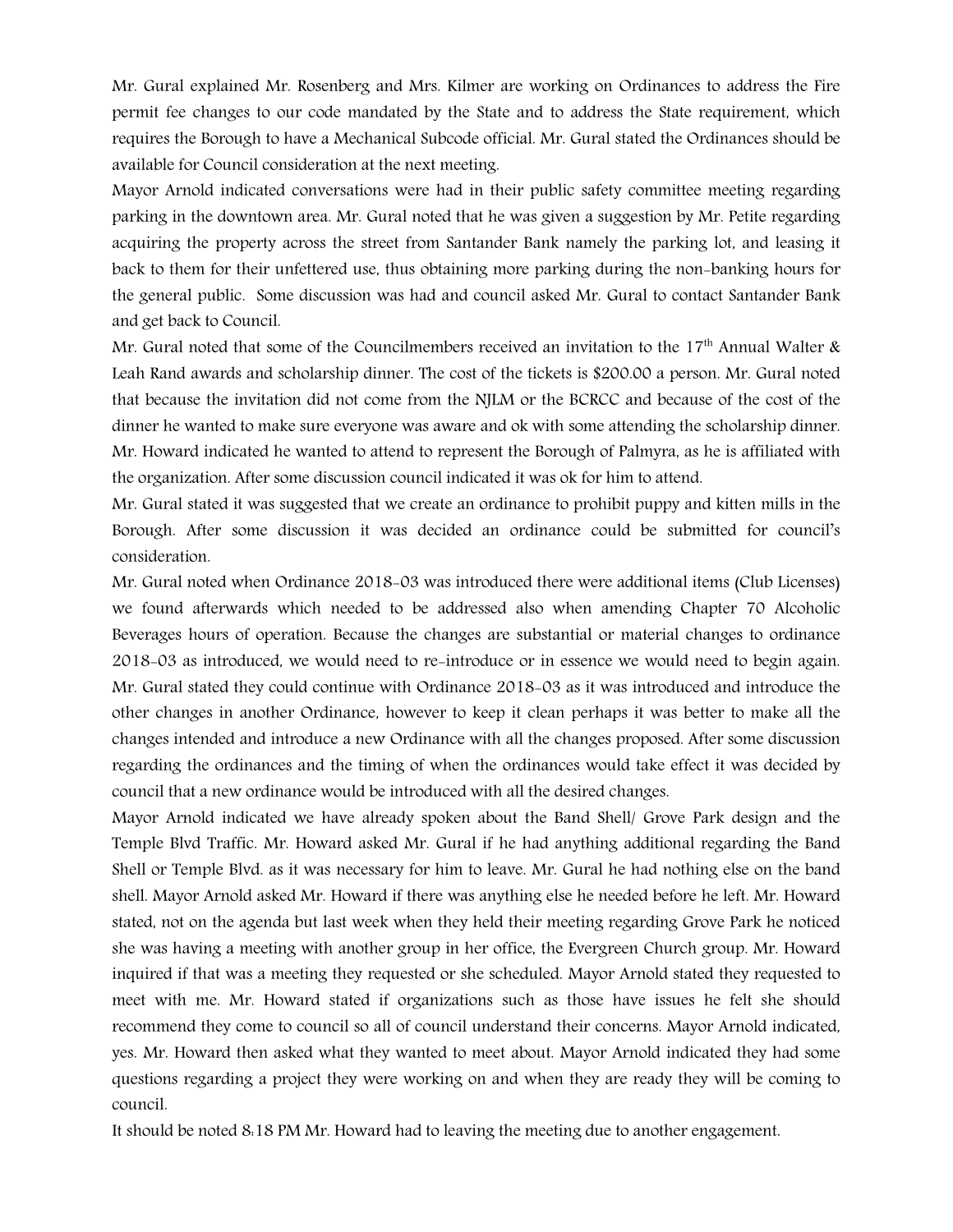Mayor Arnold asked about the Temple Blvd. Traffic Study. Mrs. Tait stated in their Public Safety committee meeting it was decided they would get together a group to go over the 9 or 10 designs presented and narrow them down to bring back to council for their consideration.

Mr. Gural stated we cannot provide workmen compensation to the PCR EMS squad, that essentially makes them employees of the Borough and the members of the JIF are not going to assume that responsibility. Mr. Gural stated we were going to have to figure out some other means to help or compensate that organization. Mr. Gural indicated we may be able to do that by making a donation to the EMS Squad, but it cannot be by providing workmen's compensation. Mayor Arnold asked how we move forward. Mr. Gural stated if you are ok with making an annual contribution to the organization Mr. Rosenberg will work out the details of the agreement and bring it back to council for your consideration. Council was in agreement.

Mr. Gural indicated this is a reminder that the abandoned/vacant property ordinance must be addressed. Ms. Weiner asked what we are waiting for. President Russell indicated the person we hired is still cleaning things up and we need to see where we are before we can say what we are going to do. Mrs. Weiner asked aren't we addressing the fees. Mr. Gural stated it is not just the fees it is the entire ordinance and how we proceed with the entire ordinance. President Russell stated she just need a better understanding of the ordinance. Mrs. Tait indicated Mr. Haines and Mr. Lunemann had conversation at their meeting regarding coming up with a fee schedule to indicate the specific charges for boarding up houses, windows and various other things on the vacant properties so everyone knows what the costs will be. Additional discussion was had regarding the ordinance and getting something done. Mr. Gural indicated the billings have already been done for 2018, so we need to get something in place before 2019. President Russell stated the construction committee will be working on it.

#### ADMINISTRATOR'S REPORT

Mr. Gural reminded council of their requirement to complete the 2018 Stormwater Permit Compliance Training.

Mr. Gural noted the Small Cities interim monitoring visit went well and the program is in compliance. Mr. Gural noted trash is being collected with the new contractor, Republic beginning tomorrow. Mr. Gural stated we have sent reminders to the residents, blasted it on our website and on social media. Mr. Gural stated NJ Urban & Community Forestry Program is operating a little different than it has been in the past. Residents may still get free seedlings however they must go to any of the distribution locations to pick-up the trees, different than in the past when we picked them up and distributed them to residents.

Mr. Gural noted the MACCS (Municipal Apartment Condominium Collection Service) contract is due to be renewed. The MACCS Joint Purchasing Program is administered by Maple Shade Township, they coordinate and solicit the bids, prepare the contracts and we buy into that contract. They will be sending us a renewal resolution which we will have on the agenda for next meeting

Mr. Gural stated we are in the process of implementing a better Employee Assistance Program which will need council approval. When it is complete we will bring it to council for their consideration. Mr. Gural noted, everyone has more than likely seen the rabies advisement on our website, the animal, a raccoon, was actually located in Spring Garden Street.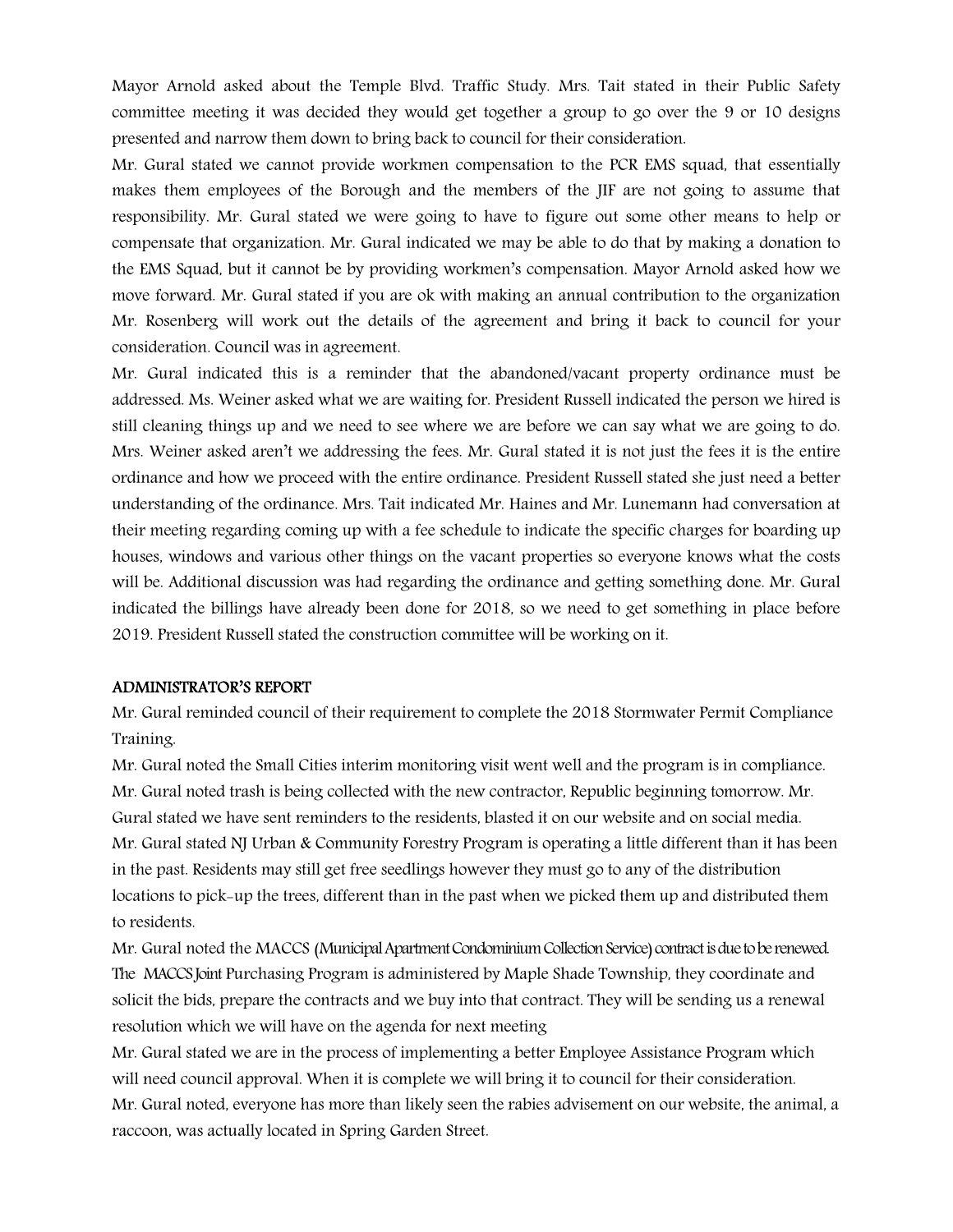Mr. Gural stated the Legion Field restrooms are currently open on the weekends and will be open on the weekends for the next month or so until we work out the long term plan

Mr. Howard excused himself from the meeting at 8:18 PM.

Mayor Arnold indicated she attended the DVRPC meeting which was very informative. Mayor Arnold indicated the entire governing body and Mr. Gural attended the JIF meeting so we will be receiving the credit towards our insurance premiums.

#### COMMITTEE REPORTS

Mrs. Tait – Public Safety Director, Board of Education Liaison, and Public Events– Mrs. Tait thanked Kerbeck for their donation to the Easter Egg Hunt and indicated the Easter Egg Hunt was a great success, the kids really enjoyed it. Mrs. Tait thanked the community center staff for stuffing the Easter eggs, and the Inter-act Club and students from helping out with the actual egg hunt. Mrs. Tait indicated the public safety committee met. Mrs. Tait stated that on the NJ High Schools.com, we have a sophomore softball player, Joanne MacAfee who was recognized as one of the top third softball players in the State of New Jersey.

Ms. Weiner – Administration and Finance, Business and Community development, Homeowner Association – Ms. Weiner stated the finance committee will meet next week, however the business and community development committee is still working on the outdoor seating ordinance and is looking to get some professional help once it is more organized. Ms. Weiner indicated she did not make the Harbor Condo Association meeting but did attend the Riverfront Condo Association meeting which was really nice and she was given a little tour. Ms. Weiner indicated she is looking forward to working with them and introducing them to our website and Facebook page and some of the other organizations in town. Ms. Weiner stated we have talked about seating for the Farmers Market and have found some tables and chairs which are about \$283.00 a set and come in various colors. Mrs. Weiner indicated we were looking for about 10 sets, so how do we go about purchasing them. Mr. Gural indicated they are a capital purchase so it is going to require approval of the governing body and the budget will have to be adopted first. Mayor Arnold stated we will put it on the agenda for next meeting.

Mr. Allmond –Communications and Public Relations Committee- Mr. Almond stated the communications committee met last Monday and they are still working on the newsletter, hopefully we will have something out in the next month or so.

Mr. Yetter - Public Works, Redevelopment and Negotiations - Mr. Yetter stated the public works committee will not meet for another two weeks. The green team has been busy, we were looking to amend or update our no smoking ordinance to include vapor from electronic devices. Mr. Yetter also stated the Green Team has come up with a logo which he showed to the various members of Council and the Mayor.

President Russell – Construction, Housing and Code Enforcement Committee- President Russell stated the shade tree advisory board is meeting on Wednesday April 4<sup>th</sup>, 2018. President Russell stated the seedlings are available in Delran and Moorestown. President Russell thanked all who worked on the Proclamation for Arbor Day. President Russell indicated the construction committee is working on the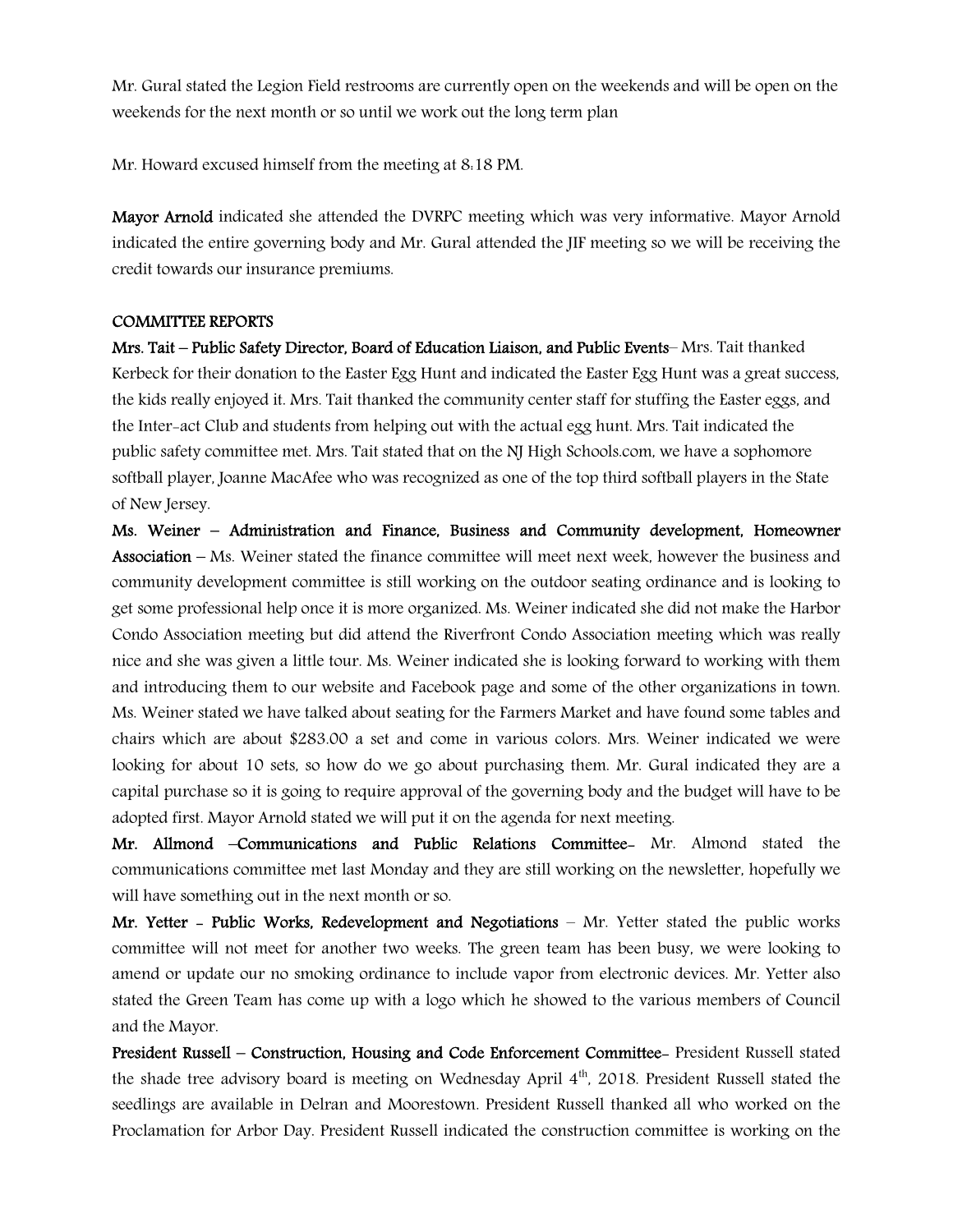vacant and abandon properties which is a big job, additionally someone will have to be hired to handle the mechanical subcode once the governing body has approved it.

#### COMMUNITY SPOTLIGHT

Mayor Arnold announced the 19<sup>th</sup> Annual Senior Expo will be held at Masonic Village in Burlington Township on May  $10^{th}$ , 2018.

Mayor Arnold announced the Riverton Health & Fitness Center is reckonazing the Borough of Palmyra Employees, Police Dept, Fire Dept, EMT, and Public Works Employees as their April Business of the Month, trial memberships are free for the month of April to those employees.

Mayor Arnold stated the NJCEED Program at Virtua is offering free mammograms for uninsured residents of Burlington County on May 10<sup>th</sup>, 2018 at Tabernacle Baptist Church in Burlington, NJ. The Burlington Country Sheriff's Dept Senior Services Unit is conducting free home security inspections for Seniors in Burlington County.

### PUBLIC COMMENT

Mayor Arnold then asked for a motion to open the Public Portion. Mrs. Russell made a motion to open the public portion for comments. Mr. Yetter second the motion All members present voted in favor of the motion

No one from the public wishing to be heard, President Russell made a motion to close the public portion, Mrs. Tait second the motion.

All members present voted in favor of the motion.

### MAYOR AND COUNCIL COMMENTS

Brandon Allmond had no comment

Gina Tait stated it was a great day for the Easter Egg Hunt and she was very happy that the date was moved due to the weather.

Lewis Yetter stated he loved the Easter Egg Hunt and the weather was beautiful.

Mindie Weiner indicated she attended the Burlington County Recycling Center tour which was amazing. Ms. Weiner also indicated the green team will help educate the public about recycling and not using plastic bags.

Bernadette Russell told everyone to have a great week.

Mayor Arnold thanked everyone and reminded everyone to be good neighbors and be kind to one another.

Having nothing for closed session Mayor Arnold asked for a motion to adjourn the meeting. President Russell made a motion to adjourn the meeting. Mrs. Tait second the motion.

### All voted in favor of the motion